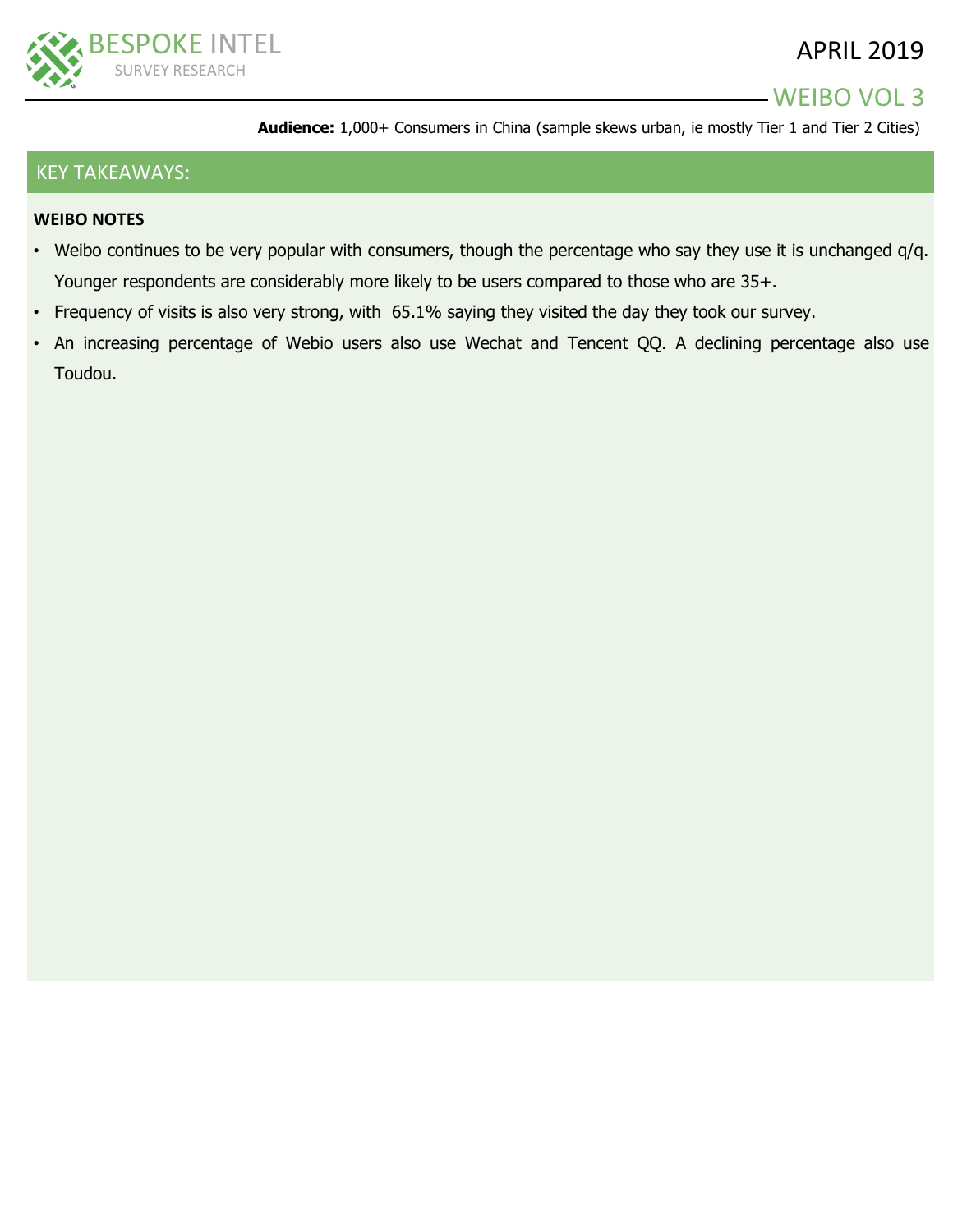# TRACKER DATA

FOR PERSONAL USE ONLY—DO NOT FORWARD OR REDISTRIBUTE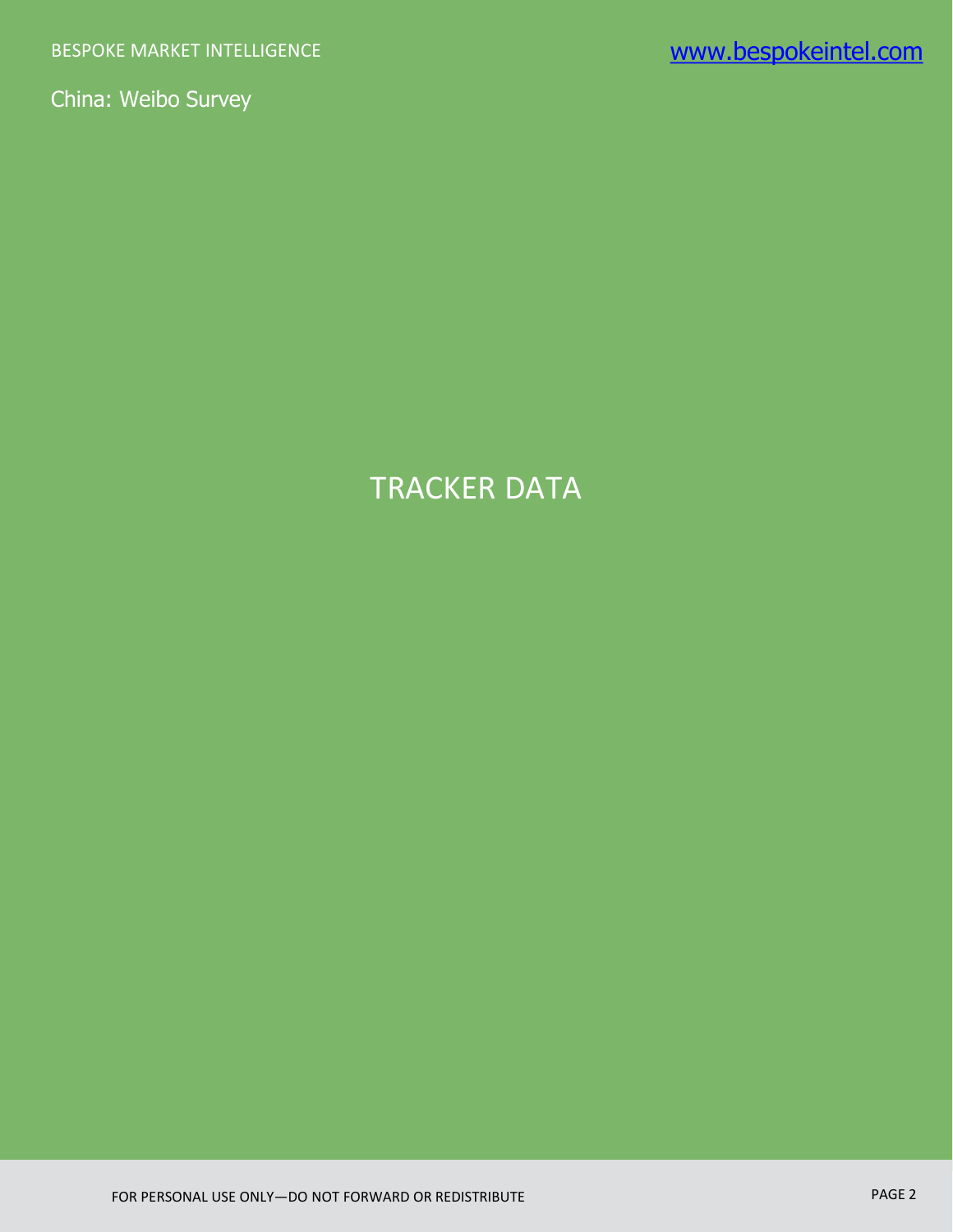#### HOW OFTEN DO YOU ACCESS THE INTERNET / USE MOBILE DEVICES?

### Posed to all respondents.

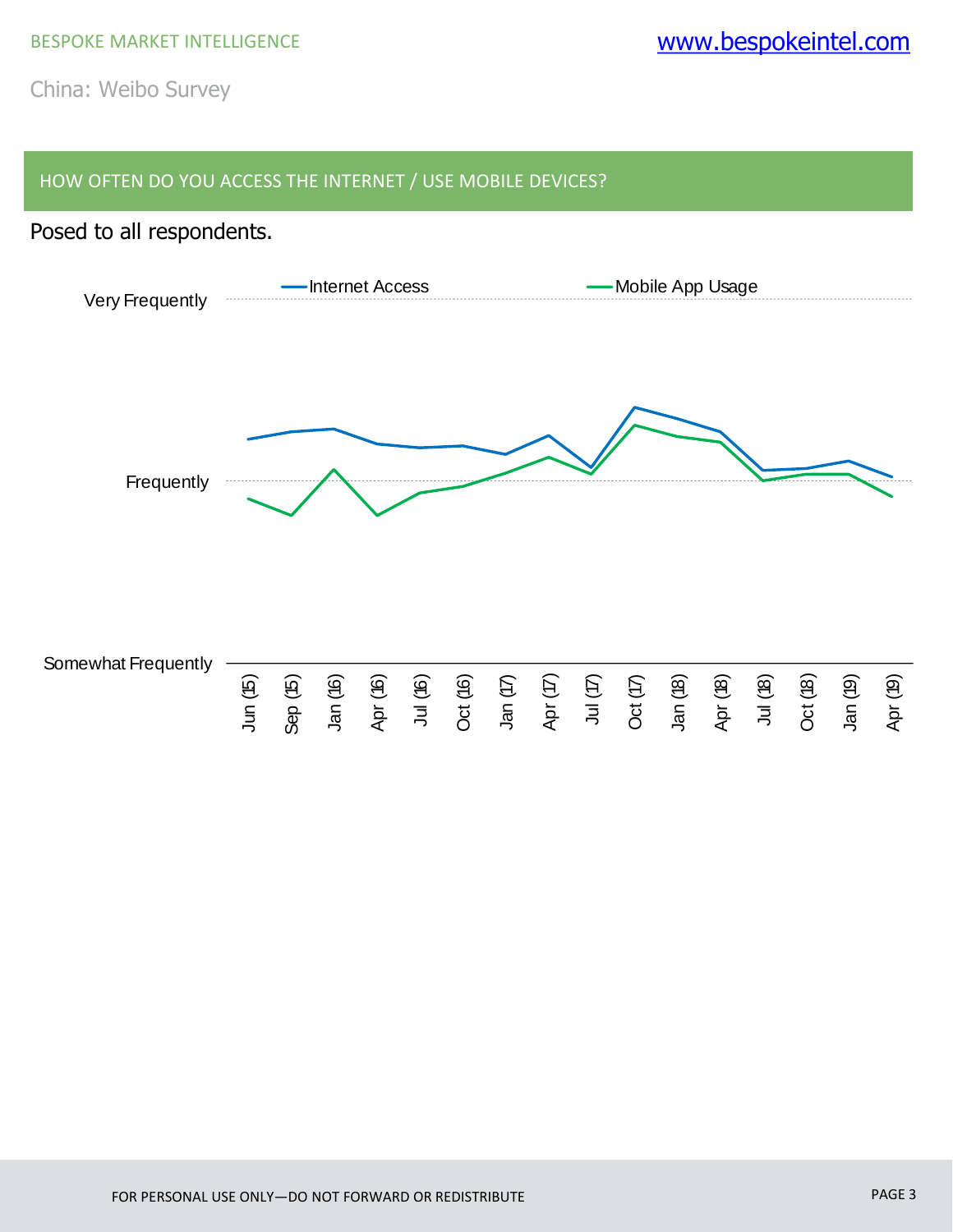# DEEP-DIVE ON WEIBO

FOR PERSONAL USE ONLY—DO NOT FORWARD OR REDISTRIBUTE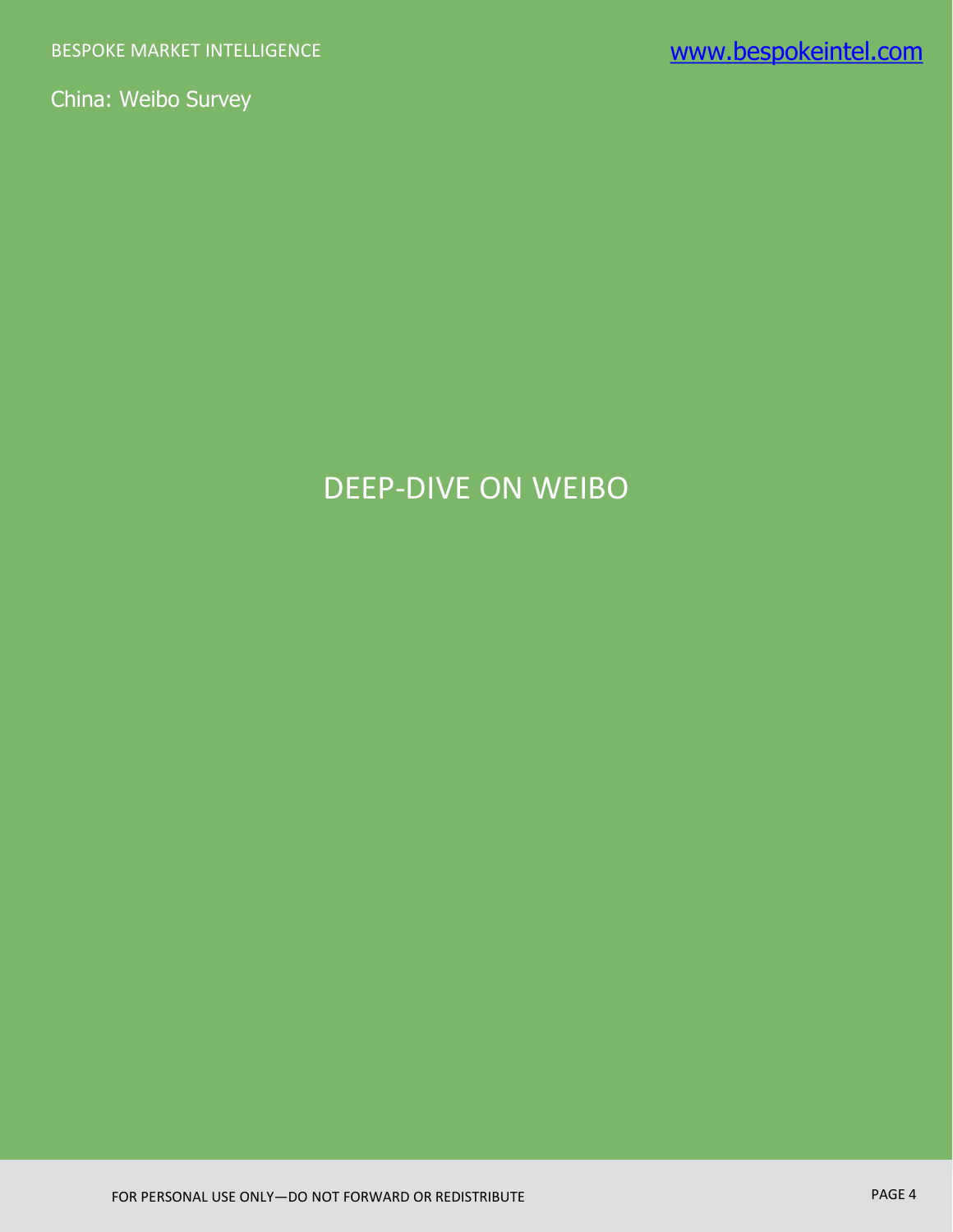### DO YOU USE WEIBO?





CROSS-TAB: AGE CROSS-TAB: INCOME

From Apr (19)

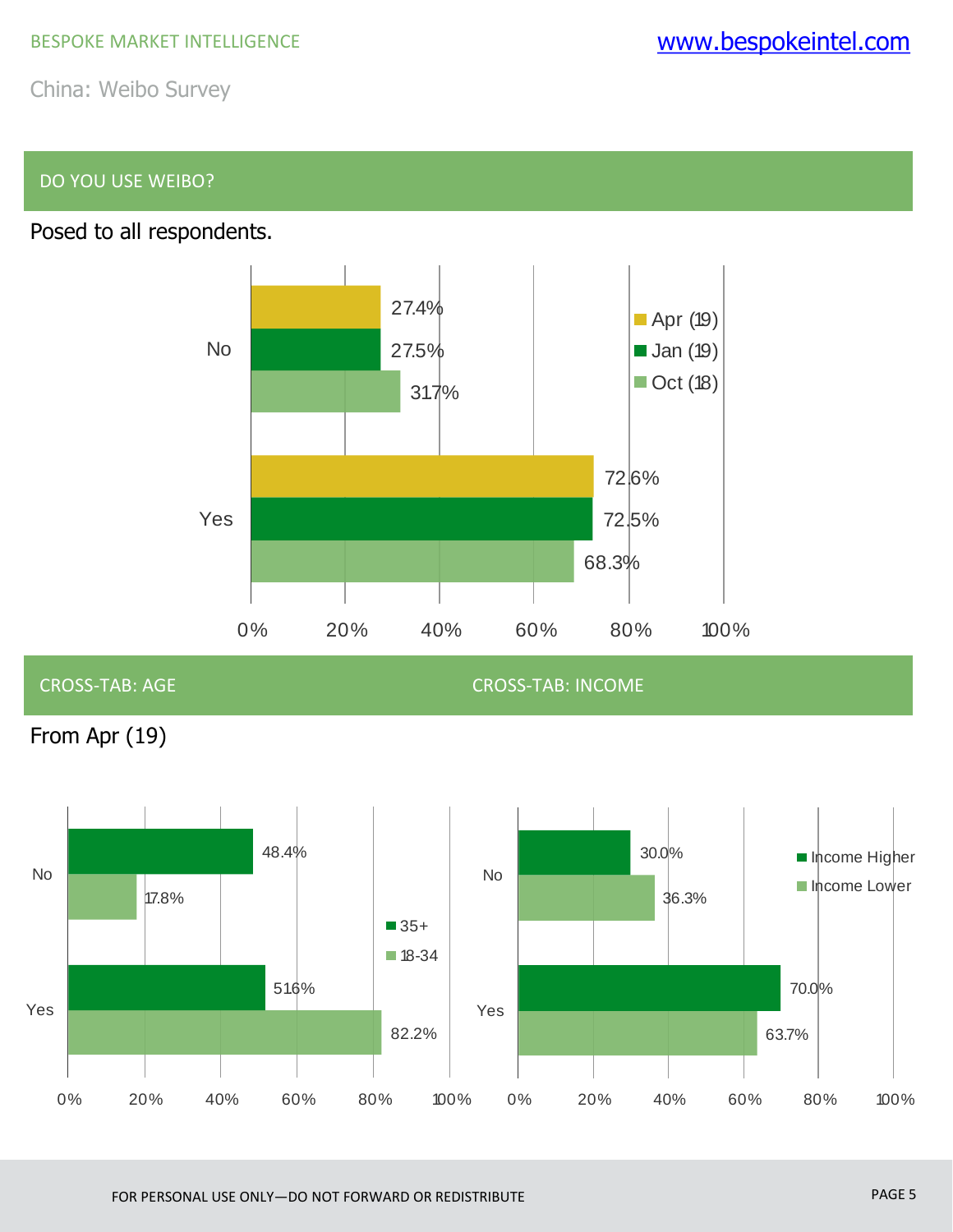#### WHEN WAS THE LAST TIME YOU USED WEIBO?

# Posed to respondents who use Weibo.



CROSS-TAB: AGE CROSS-TAB: INCOME

From Apr (19)

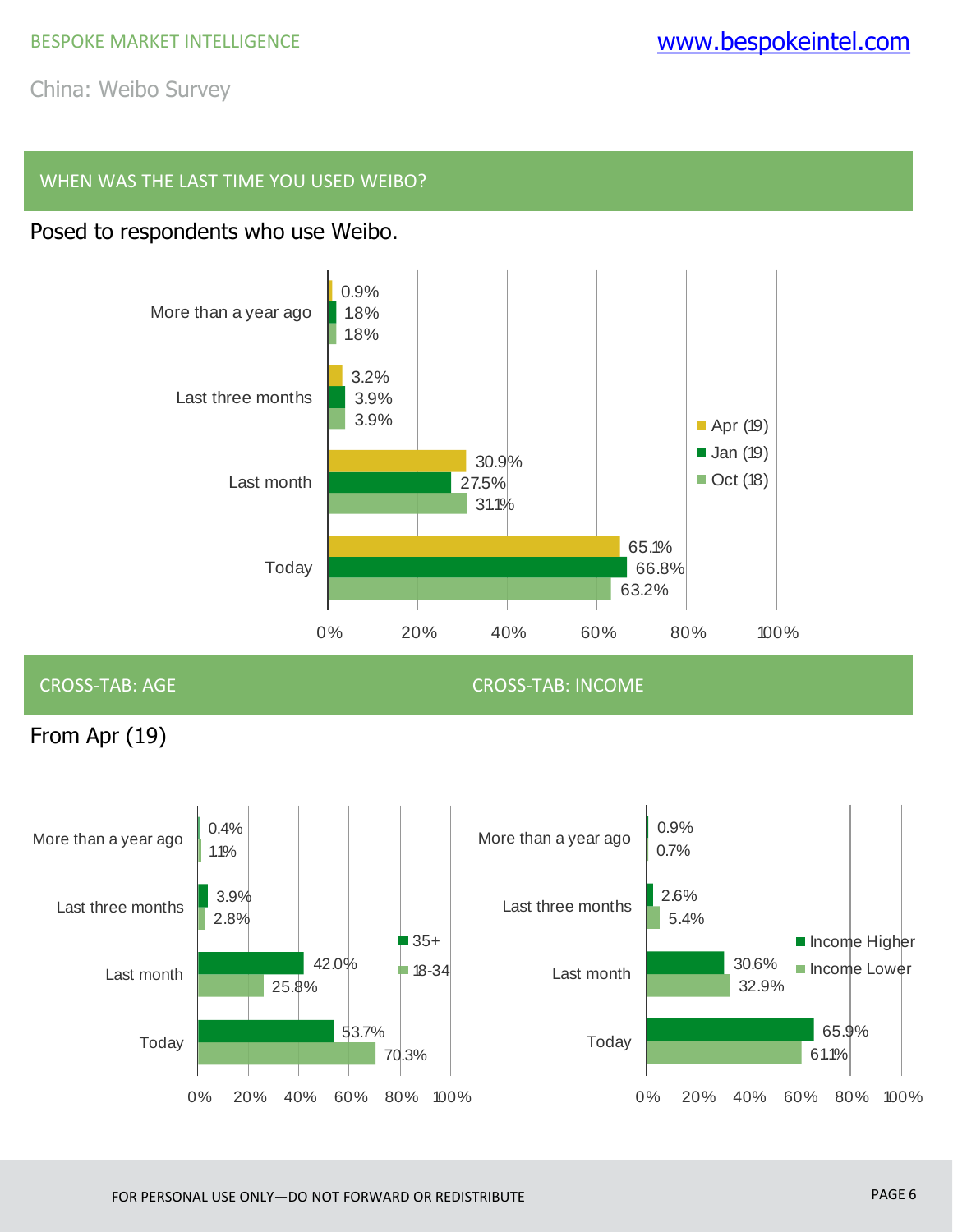#### HAVE YOU CHANGED HOW OFTEN YOU USED WEIBO RECENTLY?

### Posed to respondents who use Weibo.



#### CROSS-TAB: AGE CROSS-TAB: INCOME

From Apr (19)